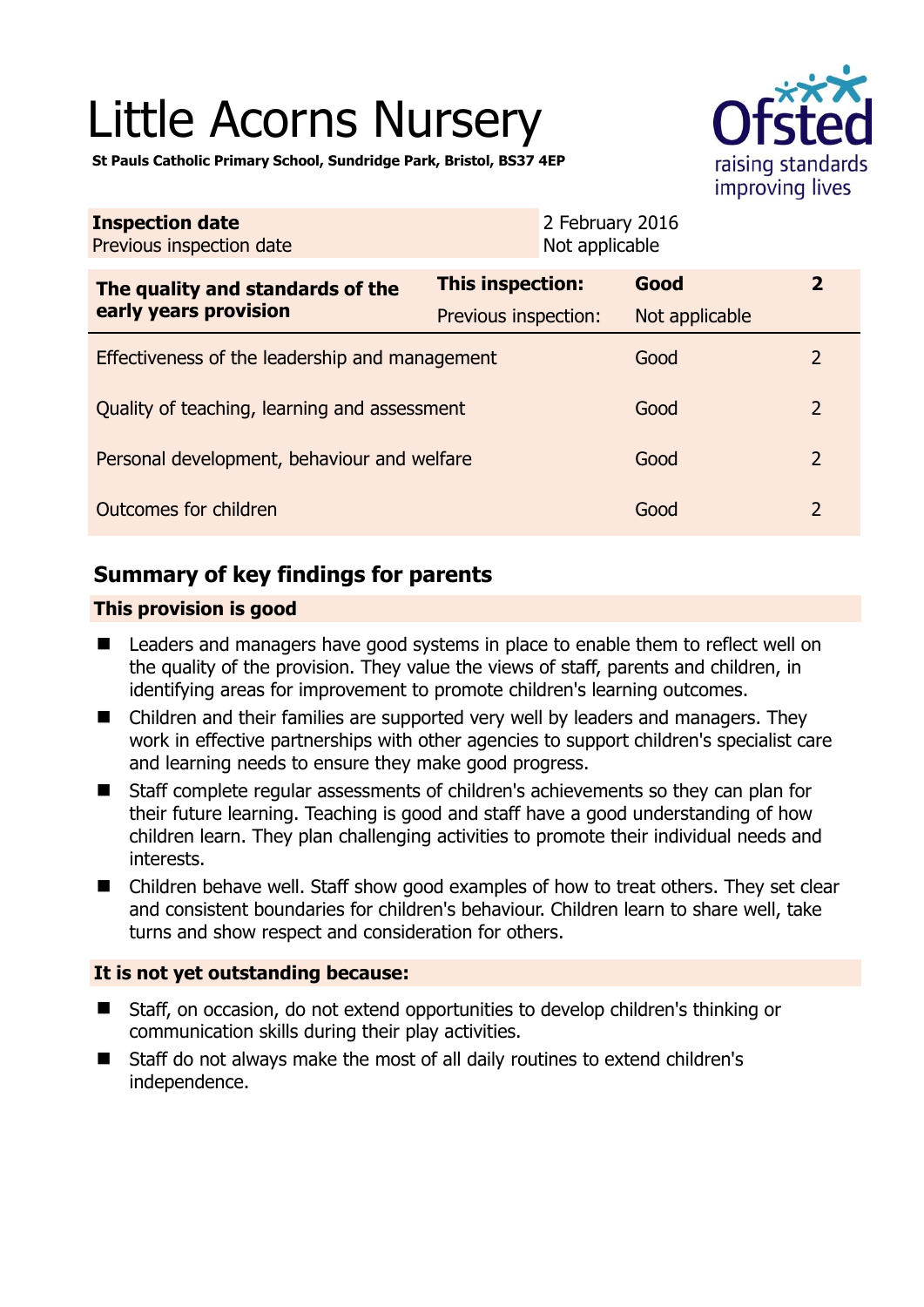# **What the setting needs to do to improve further**

#### **To further improve the quality of the early years provision the provider should:**

- extend the opportunities for children to communicate their ideas to further promote their learning
- make the most of everyday routines to extend and promote children's independence further.

### **Inspection activities**

- The inspector observed the activities and the quality of teaching throughout the setting.
- The inspector held discussions with the management team and spoke with children and staff at appropriate times throughout the inspection.
- The inspector sampled a range of documentation, including staff suitability checks, selfevaluation, children's observation, assessment and planning records, and documentation linked to monitoring children's progress.
- The inspector conducted a joint observation of staff practice and discussed this with the manager.
- The inspector took into account the views of parents and carers spoken to on the day of the inspection.

## **Inspector**

June Robinson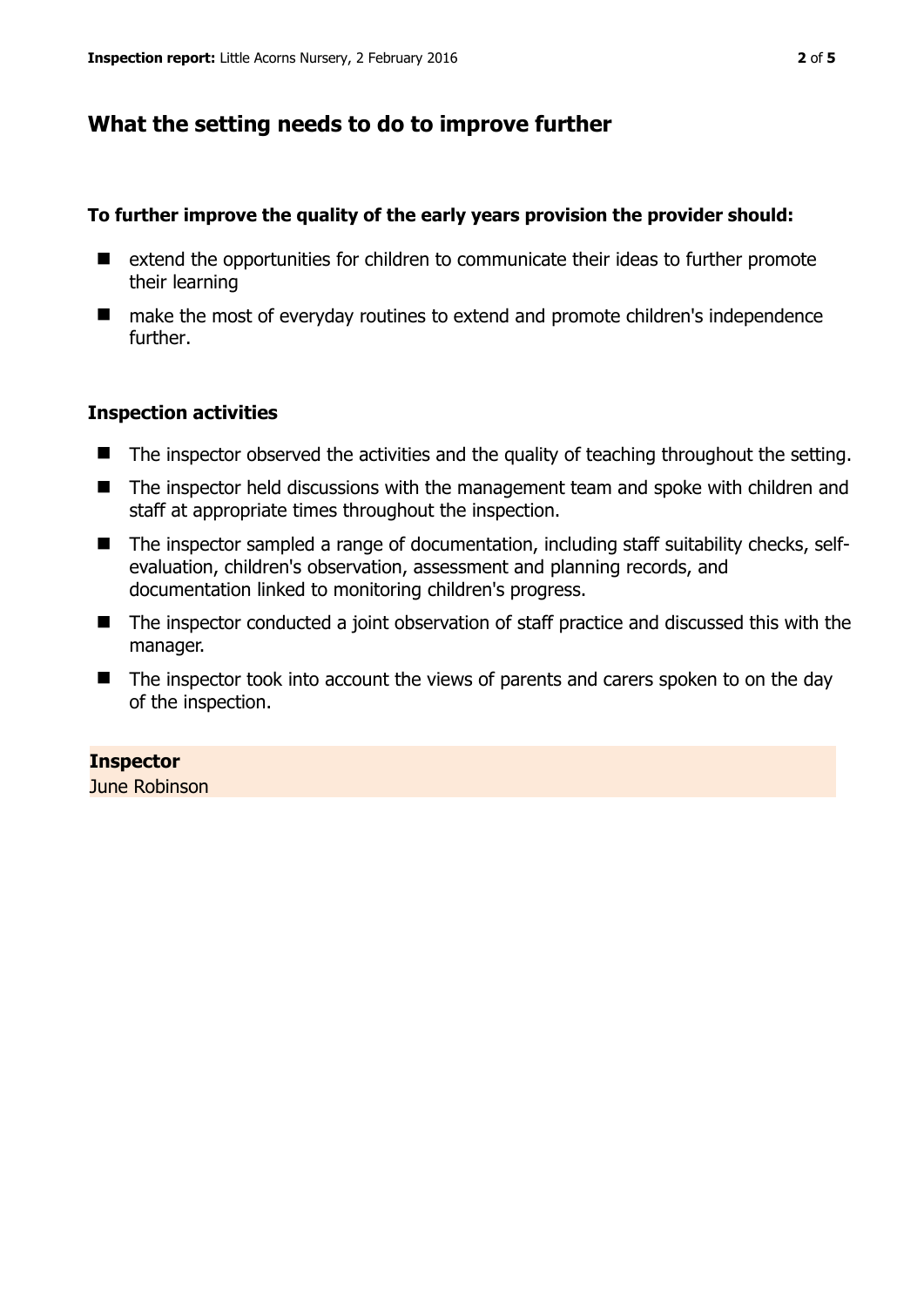## **Inspection findings**

#### **Effectiveness of the leadership and management is good**

Safeguarding is effective. Leaders and managers ensure staff are suitable to work with children. There are effective processes to help new staff to become familiar with their roles and Early Years responsibilities. Staff have training to develop their awareness and confidence in child protection issues. They know the procedures to follow if they have concerns about a child's welfare. Leaders support the well-qualified staff through regular support meetings and training to update their professional knowledge. This has a positive impact on children's learning outcomes. For example, staff have focused strongly on promoting communication and language skills with the younger children. Staff monitor information on children's ongoing progress well. Any gaps in learning are easily identified and children quickly receive the support they need to catch up.

#### **Quality of teaching, learning and assessment is good**

Overall, managers and staff support all children to develop good communication and language skills. Younger children especially receive very good support to help them become confident communicators. For example, staff speak clearly and use visual signing techniques to help children express their needs. Staff skilfully support older children to develop pre-reading skills. For example, children listened carefully for the initial sounds of words and confidently thought of and shared other words and names beginning with the same sounds. Children independently access resources to support and extend their play. For example, after taking part in an interactive story outdoors, children used their own ideas to extend the experience by making a 'river of water'.

#### **Personal development, behaviour and welfare are good**

Children have secure relationships with the staff, which help them to feel safe and selfassured in the setting. They develop good self-esteem through the praise they receive for their ideas and contributions. For example, children displayed a huge sense of pride as their individual photographs moved along the reward board. Children are well supported to learn about the benefits of a healthy diet through the healthy and nutritious food they are offered. They have opportunities to be outside on a daily basis to play in the open air. Staff know the children well. For example, they offered sensitive encouragement to less confident children as they arrived to help them to feel more confident, ready to explore and learn.

#### **Outcomes for children are good**

All children, including those with identified needs, make good progress from their different starting points. Children enjoy their learning, are incredibly curious and they take pride in their achievements. They develop the skills they need for future learning and school.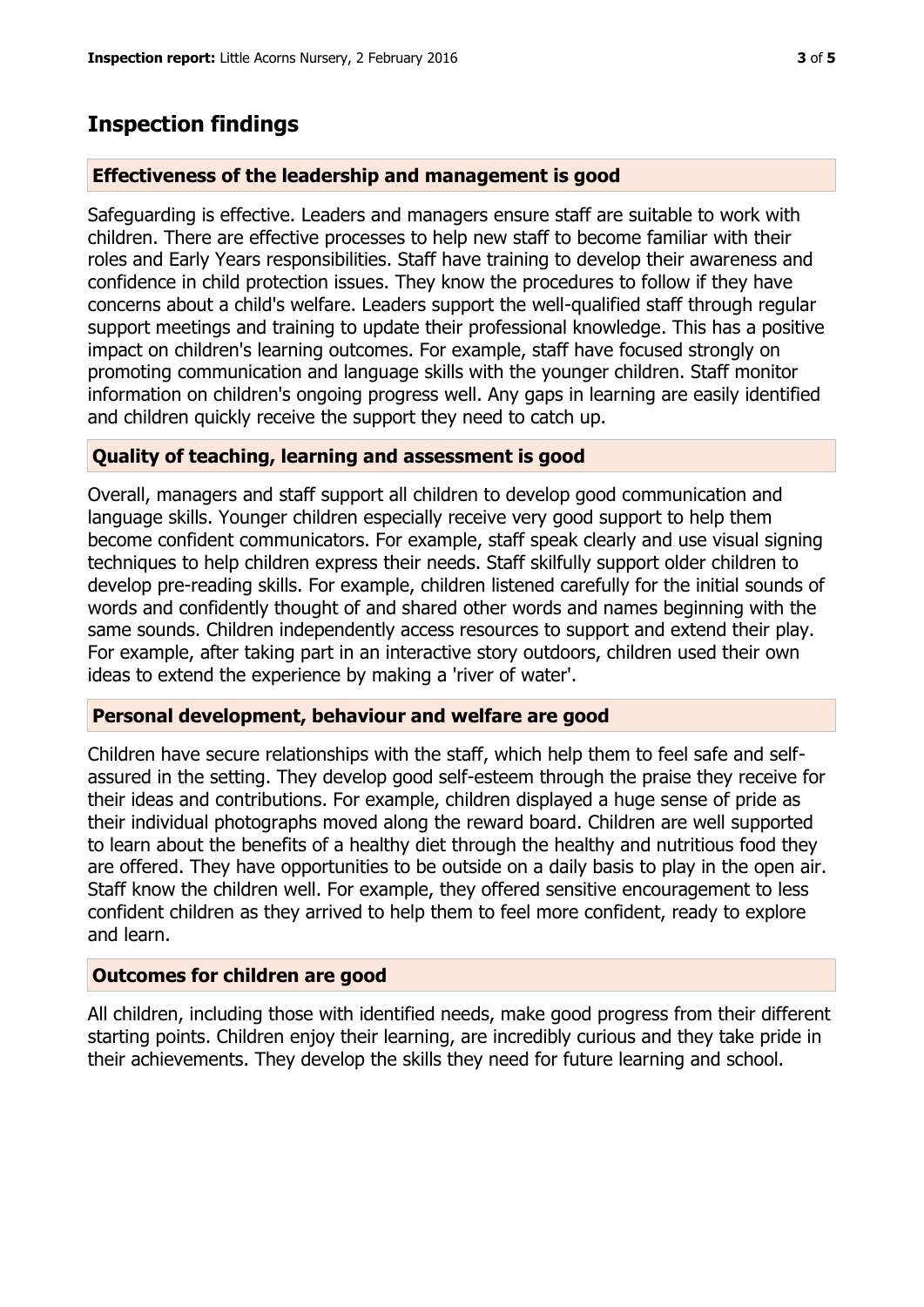# **Setting details**

| Unique reference number       | EY477249                                               |  |  |
|-------------------------------|--------------------------------------------------------|--|--|
| <b>Local authority</b>        | South Gloucestershire                                  |  |  |
| <b>Inspection number</b>      | 974603                                                 |  |  |
| <b>Type of provision</b>      | Full-time provision                                    |  |  |
| Day care type                 | Childcare - Non-Domestic                               |  |  |
| <b>Registers</b>              | Early Years Register, Compulsory Childcare<br>Register |  |  |
| <b>Age range of children</b>  | $0 - 8$                                                |  |  |
| <b>Total number of places</b> | 61                                                     |  |  |
| Number of children on roll    | 98                                                     |  |  |
| <b>Name of provider</b>       | Little Acorns (South West) Limited                     |  |  |
| Date of previous inspection   | Not applicable                                         |  |  |
| <b>Telephone number</b>       | 0117 9326484                                           |  |  |

Little Acorns Nursery registered in 2014. It is one of several nurseries owned by Little Acorns (South West) Ltd. It operates from a building on the site of St Paul's Catholic Primary School in Yate, South Gloucestershire. The nursery opens from 7.30am until 6pm each weekday throughout the year. The nursery is in receipt of funding for the provision of free early education for children aged two, three and four years. There are 13 members of childcare staff; one has Early Years qualifications to level 6, nine hold appropriate early years qualifications at level 3 and two hold qualifications at level 2.

This inspection was carried out by Ofsted under sections 49 and 50 of the Childcare Act 2006 on the quality and standards of provision that is registered on the Early Years Register. The registered person must ensure that this provision complies with the statutory framework for children's learning, development and care, known as the Early Years Foundation Stage.

Any complaints about the inspection or the report should be made following the procedures set out in the guidance 'Complaints procedure: raising concerns and making complaints about Ofsted', which is available from Ofsted's website: www.gov.uk/government/organisations/ofsted. If you would like Ofsted to send you a copy of the guidance, please telephone 0300 123 4234, or email enquiries@ofsted.gov.uk.